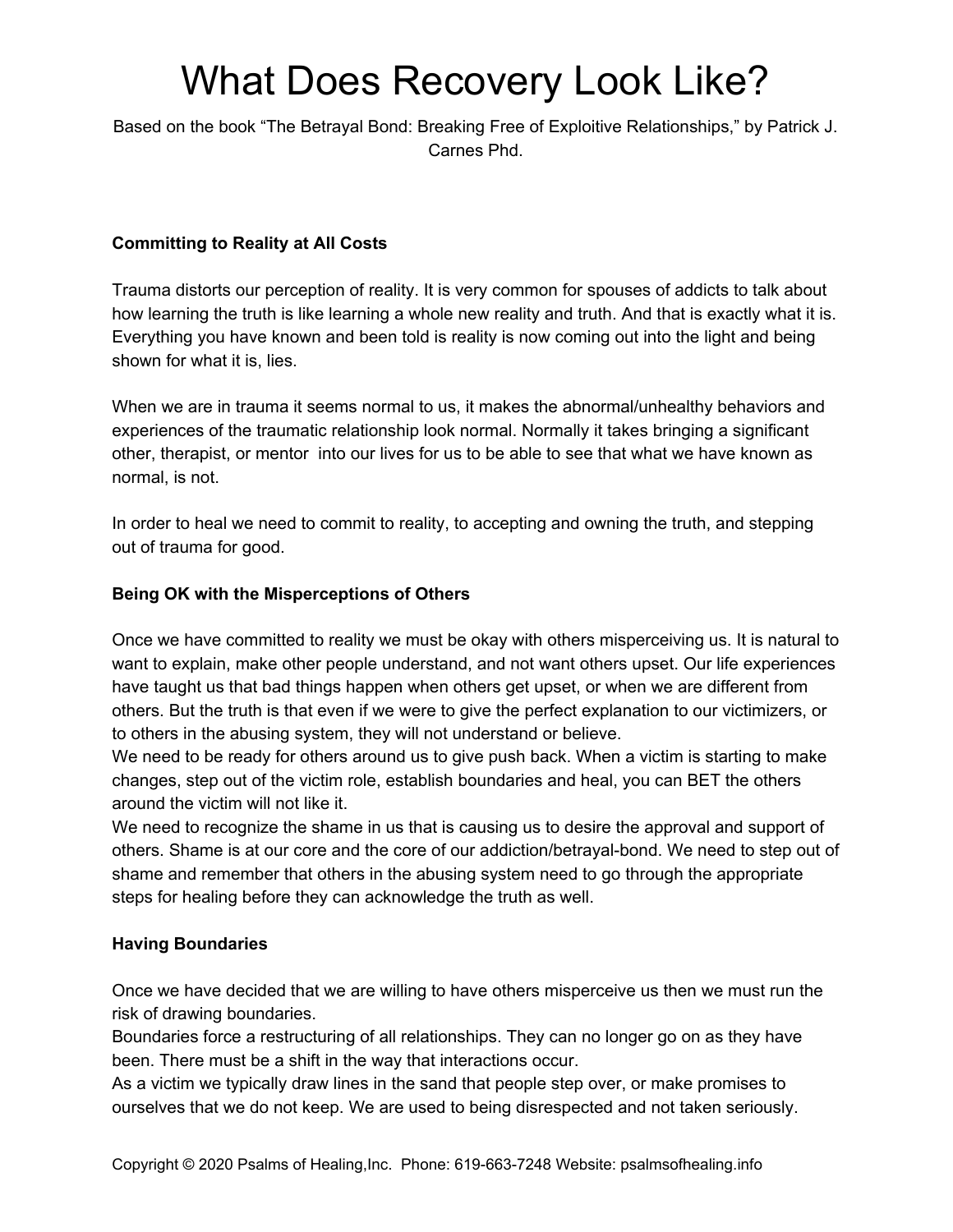## This adds to our own shame!

Once we start maintaining our boundaries and meeting our own needs we will develop a sense of self-respect. Others will also start to respect us because we are establishing ourselves as a person of value.

By successfully implementing boundaries we will discover a new trust for ourselves that we lost in the midst of trauma.We learn that we can and will take care of ourselves, which provides a new sense of safety.

This is perhaps one of the most important parts of recovery: Developing a trustworthy relationship with self.

# **Saying GoodBye When Those Boundaries are Not Respected**

After we have implemented our boundaries we must be willing to say goodbye when they are crossed. If someone does not respect our boundaries we need to leave.

This is why boundaries are so important, when we state very clearly what is acceptable and what is not, along with the consequences of boundaries being crossed. When the line is crossed, despite being very clear about our boundaries and the consequences, we have our answer about the value of the relationship to the other person. The best and healthiest thing we can do is face the reality of the relationship and leave.

This is where we must confront our deep desire for the dream, fantasy, promise and seduction to be true. (We all have a promise, dream, or fantasy that we are hoping will be met by this relationship or person. What is that for you?)

We must confront the loss of that dream and fantasy and accept the overwhelming grief that comes from that loss. The grief WILL BE overwhelming.

This is where the question comes into play of "How far are you willing to go for freedom?"

# **Being Okay With Being Alone**

Beneath the grieving of past losses hides the fear of being alone. For those who fear abandonment, the shift to regarding ourselves positively, enjoying time with ourselves is one of the key changes that occurs when leaving an abusive environment. Instead of experiencing shame we move into autonomy. Many people suffer terrible relationships because they fear being alone.

SOMETHING is not better than NOTHING. When people do not fear being alone they are able to demand relationships that work. They are not desperate. They learn to be alone and be okay.

# **Being Spiritual**

First comes connection with self and the acceptance of our own brokenness. Then comes the acceptance of the community and a renewed trust of others. The ability to trust oneself and others clears the path for trusting a creator. This leads the way for trusting in a larger purpose, a purpose in which bad things can happen to very good people.

If we know we are untrustworthy then it is difficult to believe that others will be trustworthy.

Copyright © 2020 Psalms of Healing,Inc. Phone: 619-663-7248 Website: psalmsofhealing.info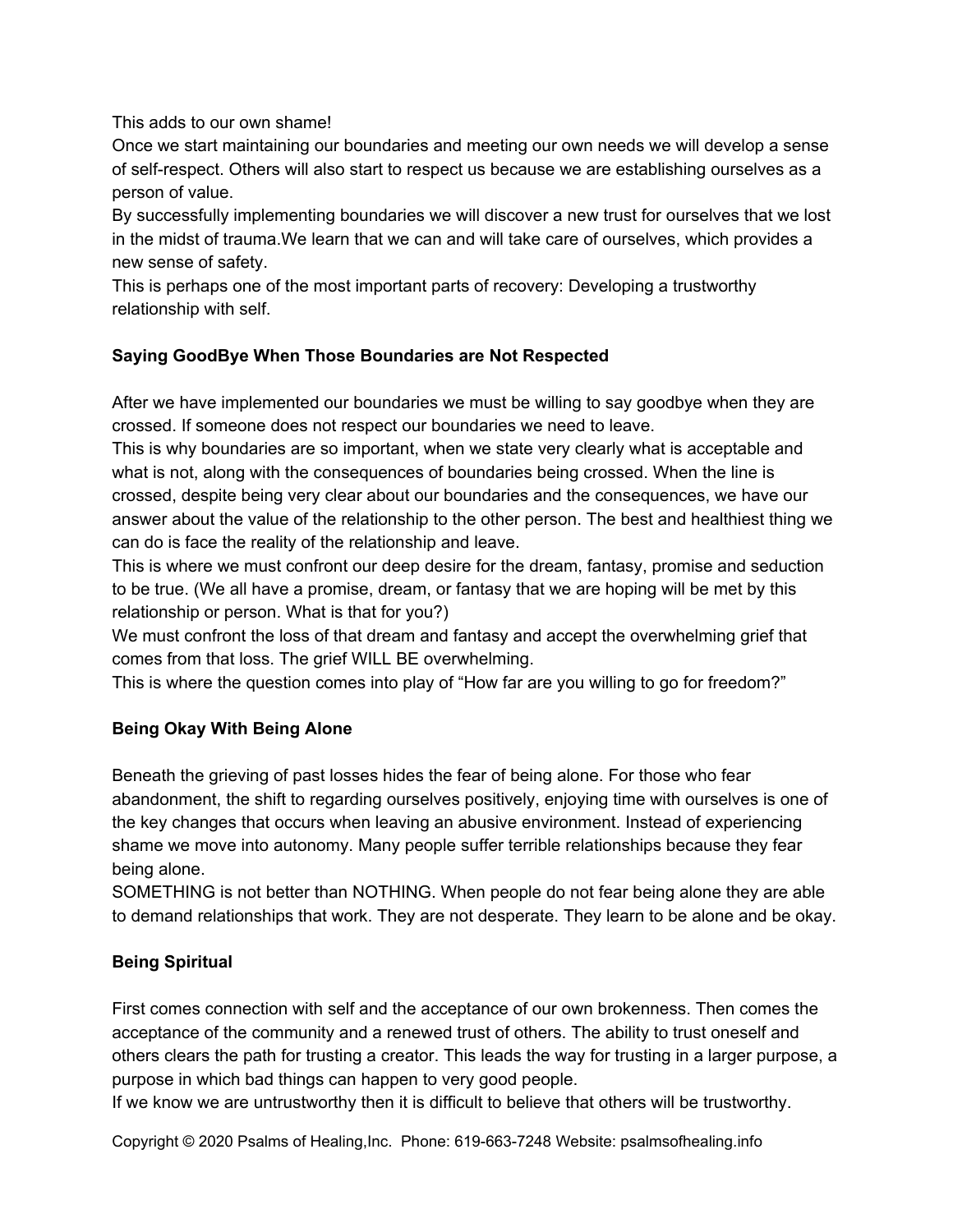In the trauma bond we were unfaithful to ourselves and someone hurt us. By being true to ourselves we will heal.

## **Being Honest**

This is where we learn to be honest about ourselves and about who we are.

Admit the hard things about ourselves Be clear about hard things that others must hear Do not mislead anyone Do not live a secret life Abandon false fronts and false pride Be clear about our intent Tell the truth Do not hide from difficult moments or emotions Give up being nice all the time State our needs and wants without shame Do not cover or lie for anyone

## **Being Vulnerable**

Being vulnerable is terrifying. When our vulnerability has been exploited, trying to be vulnerable again with others can seem like too daunting of a task. However, involving people in our inner world, thoughts, fears, desires, failures, insecurities, allows others to know who we are. It allows them to provide insight, ideas, problem-solving and new perspectives into our life. Common experience reduces shame. When we know we are not alone we are no longer afraid to face our fears and our failures.

The greatest gift we can give to our future children is to acknowledge our darkside. Because doing that means being vulnerable.

### **Learning to Fight**

Our life experiences have taught us to avoid conflict. Conflict usually means anger, violence, and danger. We learned to keep the peace, to lie and say nice things. But we need to learn to fight now. In order to remove ourselves from the trauma bond we need to insist on our rights and boundaries.

Let go of being nice Protect yourself Let yourself be heard